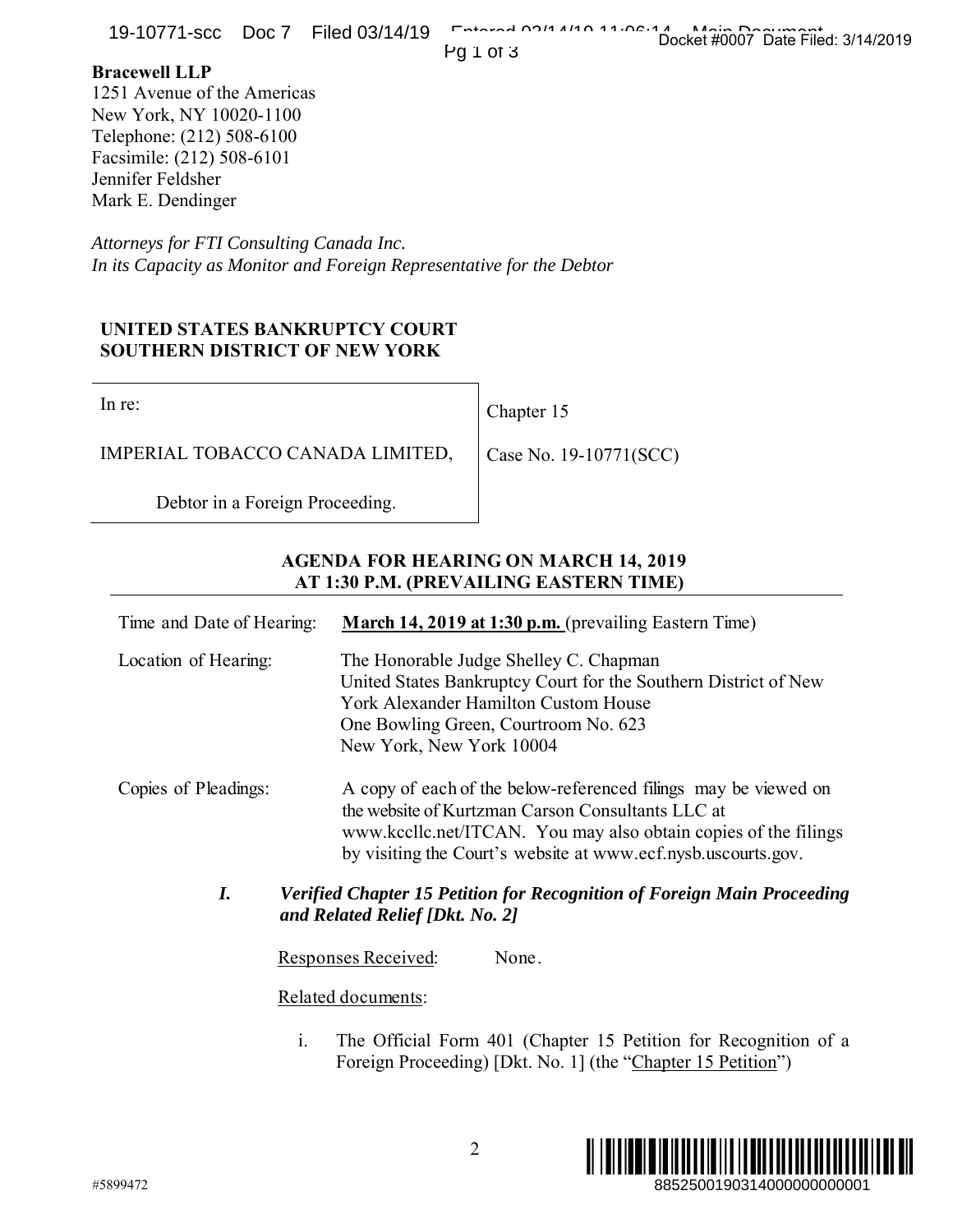19-10771-scc Doc 7 Filed 03/14/19 Entered 03/14/19 11:06:14 Main Document Pg 2 of 3

- ii. Declaration of Paul Bishop in Support of (I) Verified Chapter 15 Petition for Recognition of Foreign Main Proceeding and Related Relief, (II) Application to Approve Notice Procedures and (III) *Ex Parte* Application for Temporary Restraining Order and Relief Pursuant to Sections 1519 and 105(a) of the Bankruptcy Code [Dkt. No. 5] (the "Bishop Declaration")
- iii. Memorandum of Law in Support of Verified Chapter 15 Petition for Recognition of Foreign Main Proceeding and Related Relief [Dkt. No. 6]
- *II. Application for an Order (I) Scheduling Recognition Hearing, (II) Specifying Deadline for Filing Objections and (III) Specifying Form and Manner of Notice [Dkt. No. 3]*

Responses Received: None.

Related document:

- i. The Chapter 15 Petition [Dkt. No. 1]
- ii. The Bishop Declaration [Dkt. No. 5]
- iii. Memorandum of Law in Support of Verified Chapter 15 Petition for Recognition of Foreign Main Proceeding and Related Relief [Dkt. No. 6]
- *III. Ex Parte Application for Temporary Restraining Order and Relief Pursuant to Sections 1519 and 105(a) of the Bankruptcy Code [Dkt. No. 4]*

Responses Received: None.

Related document:

- i. The Chapter 15 Petition [Dkt. No. 1]
- ii. The Bishop Declaration [Dkt. No. 5]
- iii. Memorandum of Law in Support of Verified Chapter 15 Petition for Recognition of Foreign Main Proceeding and Related Relief [Dkt. No. 6]

Status: The hearing on these matters is going forward.